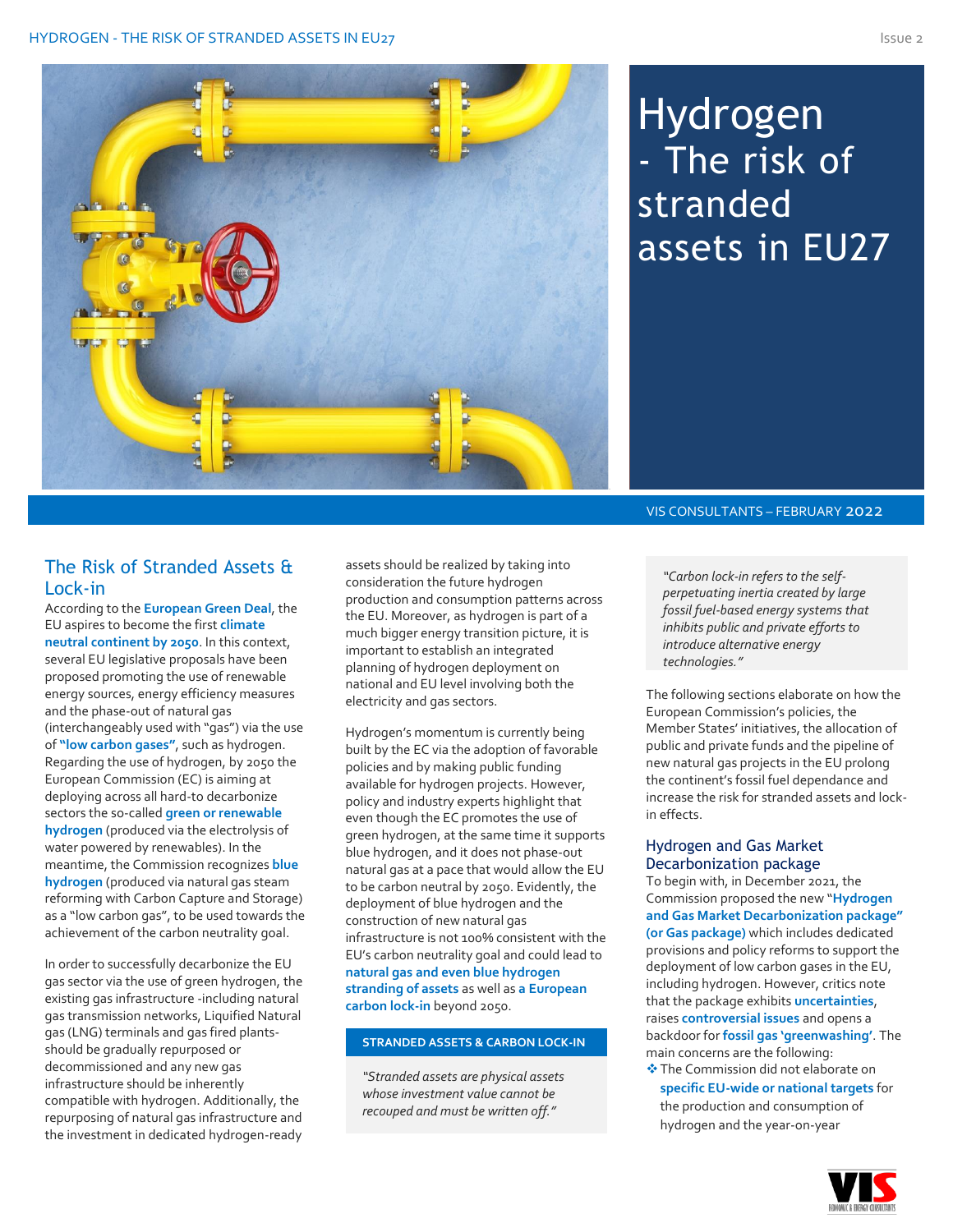decommissioning or repurposing of gas infrastructure.

- ❖The Commission considers as **"low carbon"**, gases which bring **greenhouse gas emission savings of at least 70%**, which allows the labelling of hydrogen produced from fossil or nuclear energy as "green".
- ❖The Commission allows the **cross-border transmission of natural gas blends containing up to 5% hydrogen**. This threshold is considered low and fossil gas lock-in effects may be observed.
- ❖The process of finalizing the Gas package on EU level and of subsequently transposing it into national laws by the 27 MSs could take **at least two years**, thus jeopardizing the EU's efforts in meeting its decarbonization targets on time.
- ❖According to the Gas package, the longterm contracts to import gas into the EU will not be extended beyond 2049. This is **only one year before the EU is due to meet net zero emissions**, and thus, considered too late -by advocates of renewable gases- for carbon neutrality to be achieved by year 2050.
- ❖The new **proposed rules on blending gases and on repurposing existing methane gas infrastructure are vague**. Billions of euros of natural gas assets could become stranded in the near future while in the longer term, a substantial part of repurposed infrastructure could also become stranded.

#### National Hydrogen Strategies Moving on to the **National Hydrogen**

**Strategies**, to this day 14 Member States have issued their national hydrogen plans and almost all EU countries mention green hydrogen in their 2030 National Energy and Climate Plan (NECPs). However, the hydrogen targets set my Member States **differ substantially**, in terms of **focus, concreteness** and **ambitiousness**. With regards to **focus areas**, different sectoral priorities for future hydrogen usage have been identified by MSs: 8 MS considered the use of hydrogen for heating, 22 for electricity, 16 to cover feedstock and energy needs in the industry, and almost all (26) MSs considered the use of hydrogen in the transport sector, but not for the same modes of transport. Regarding **concreteness**, only 12 out of the 27 EU countries have drafted quantitative targets for future installed capacity of electrolysers for the production of green hydrogen. As for the overall

**ambitiousness** of targets, the envisaged hydrogen production is not always coherent when examined vis-à-vis the national hydrogen consumption potentials (based on climate targets, forecasted demand, RES potential, etc.). It is evident that the national hydrogen strategies within the EU should better reflect **country-specific**

**characteristics**, include **concrete targets**  and take into account **national hydrogen production and utilization potentials**, while at the same time promote **cross-country collaboration in planning a European hydrogen infrastructure**. Uncoordinated national initiatives may lead to **natural gas or blue hydrogen lock-in and also to natural gas, blue hydrogen and even green hydrogen stranded assets**. The latter, namely, the green hydrogen stranded assets may occur in the case of mismatches in hydrogen production and consumption and in the absence of concrete demand-side measures.

#### Public financing

As far as the allocation of **public financing** is concerned, renewable gas advocates state that the new gas infrastructure for the interconnection of Malta and Cyprus under the **5 th PCI** (Projects of Common Interest) list will create a new fossil fuel lock-in due to the fact that **new gas infrastructure is designed to last at least 40 to 50 years** and in some cases even longer. Additionally, the whole project selection process for the fifth PCI list is considered **inherently flawed** as it was based on 'National Trends' scenario of the 2020 Ten-Year Network Development Plan (TYNDP), designed to reflect Member States' NECPs. The NECPs were in turn drafted to reach now **outdated sustainability targets,** which are not in line with the Green Deal.

Regarding the **Important Projects of Common European Interest (IPCEIs)**, in December 2020, **22 EU countries and Norway** signed a manifesto committing to launch **IPCEIs in the hydrogen sector**. However, **five Member States** (Austria, Denmark, Luxembourg, Portugal and Spain) did not sign the manifesto and issued a **joint letter calling on the EU to clearly prioritize renewable energies**. They highlighted that the IPCEIs must respect the principle of the phasing out of environmentally harmful subsidies and suggesting that IPCEIs projects on hydrogen must **only be eligible when produced from renewable sources**.

#### Private financing

As regards private funds mobilized via the **EU Taxonomy,** the Commission proposed to include gas in the sustainability list. Germany and much of Central and Eastern Europe support the inclusion of gas in the EU Taxonomy, while Denmark, Sweden, Netherlands, Luxembourg and Austria **strongly oppose it and may even challenge it in courts**. Overall, organizations and MSs objecting to the categorization of gas as a "transitional fuel", highlight that having gas in the EU Taxonomy list makes gas projects easier and cheaper to finance, locking in more fossil fuel use. This could in tun lead to **fossil fuel stranded assets** if the new gas plants fail to comply with the criterion of running 100% on renewable or low-carbon fuels by the end of 2035. There is also the risk of **low carbon gases (such as blue** 

**hydrogen) stranded assets**, if the new gas plants manage to comply with the above criterion but meanwhile green hydrogen technologies have proved more economically viable than the blue hydrogen ones. Actually, according to IRENA (International Renewable Energy Agency), **renewable hydrogen may be the cheaper option in most key markets by 2030**, or even sooner which means that investments in supply chains based on fossil fuels (blue or grey H2) –especially assets planned to stay in operation for many years– may also end up stranded.

Also, even though the **new TEN-E (Trans-European Networks for Energy) Regulation** allows subsidies to convert fossil gas pipelines to carry a blend of hydrogen and fossil gas on the condition that they convert to transporting 100% hydrogen by the end of 2029, European energy regulators believe that **such projects are very unlikely to happen**, creating the risk that budget is wasted on gas pipelines that never convert to hydrogen.

#### Natural gas Projects

Lastly, according to a Global Energy Monitor (GEM) report the delivery of all proposed LNG import terminals and gas pipelines across the EU would essentially **increase the EU's natural gas annual import capacity by 30% vs 2021 levels**. Also, completion of all the gas power plants in pre-construction and under construction would **increase the EU's generating capacity by 22%**. However, the EU has excess gas infrastructure, that combined with the planned increase in import capacity may lead to either **fossil fuel lock-in or to gas assets becoming redundant**.